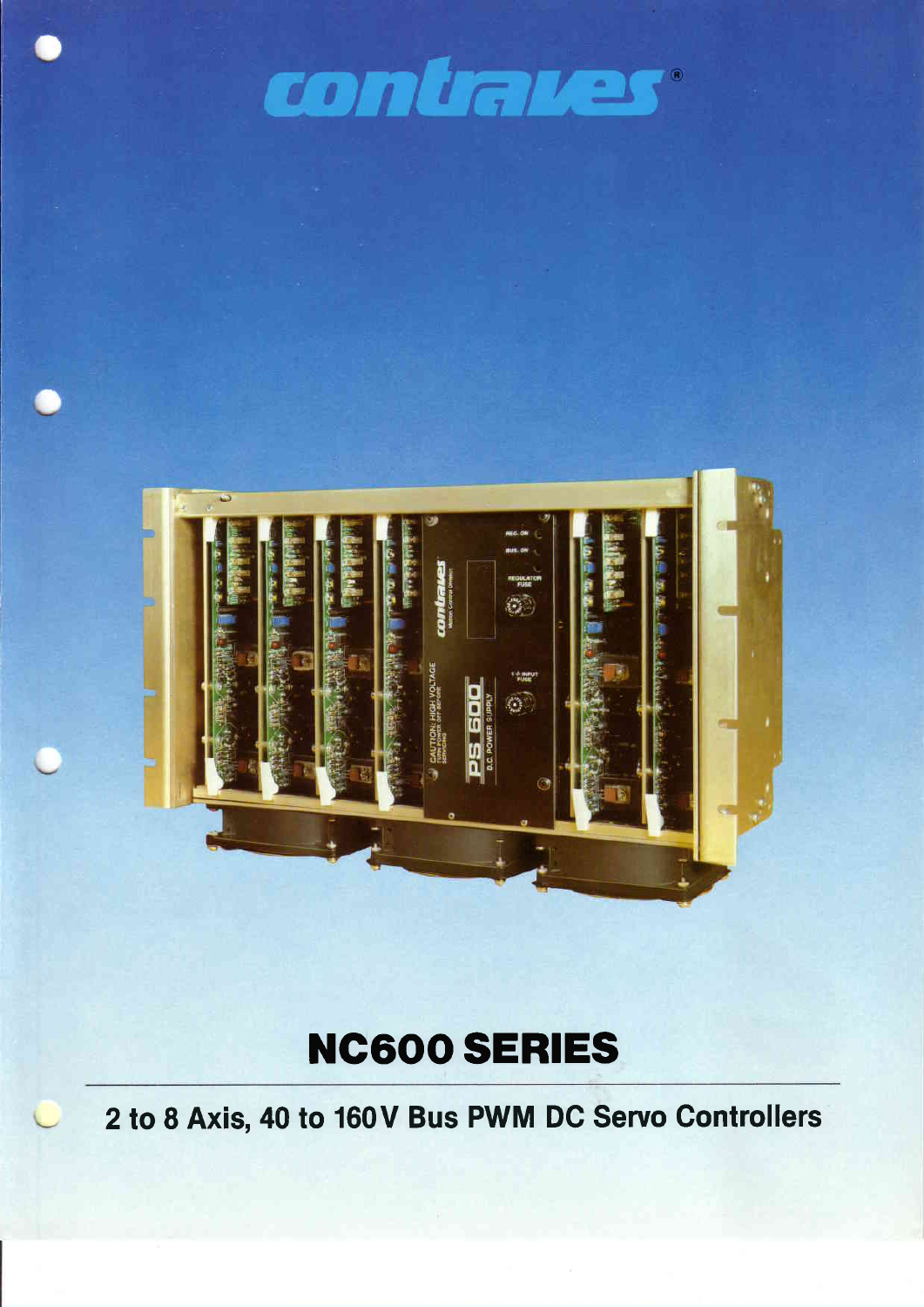## NC600 Series PWM DC Servo Controllers

The new NC600 compact, plug-in, PWM servo controllers offer reliable, efficient, precise control of permanent-magnet servo motors for such demanding applications as:

- Robot mechanism drives.
- a Machine tool feed drives.
- $\bullet$  PCB drilling and component insertion machine drives.
- Precision X-Y table drives.

The NC600 series employs our unique TRI-STATE PWM technique for smooth, efficient servo motor control. Motors needn't be derated as with SCR controllers, and in most cases there's no need to add armature inductors.

Patented short-circuit-fault circuitry, combined with other unique protection features, assures trouble-free operation. Full protection against accidents and excessive performance demands is afforded without the need for expensive additional protection devices.

The compact, low profile design of the NC600 series allows up to eight axes in a single 19 inch rack chassis. In addition, matched power supply modules with built-in bias supplies and bus regulators are integral to the chassis, so wiring and hook-up time are minimized.

The reliability of the NC600 series is assured through the use of automated assembly and test methods, combined with a 48 hour, high-temperature burn-in and the use of high grade pre-screened components.

Contraves pioneered the use of the PWM technique for industrial servo motor control, and the NC600series represents the culmination of over a decade of continued refinements in the design and manufacture of servo controllers.

#### Features

• Low cost. Extensive use of automated production, test and burn-in facilities allows us to offer a very economical servo controller without sacrificing inherent quality.



• Small size. The compact, yet rugged, design of the NC600 series allows more drive per unit of space than comparable designs. Eight axes take less than 1.4 cubic feet  $(0.04m<sup>3</sup>)$  of cabinet space.



o Plug-in. The NC600 servo controller is a true plug-in assembly and the velocity amplifier is a plug-on assembly, so wiring errors and machine downtime are virtually eliminated.



• Full protection. Multiple protection circuits in the NC600 series insure trouble-free operation and enhance system safety. Accidents and misuse such as short-circuits and excessive current demands are handled without damage to machine, motor or controller. An indicator visually signals a fault and other electronics alert the control when the drive shuts down under a fault condition.



**• Tri-state modulation.** This unique switching technique reduces current ripple and RFI compared to other controller designs. Motor heating and armature inductance requirements are also minimized, while bandwidth and dynamic performance are maximized. The oscillographs show a comparison of the motor voltages for TRI-STATE PWM (A) versus standard PWM (B).



• Wide bus range. Bus voltages from below 40V to as high as 160V can be used, allowing proper matching to the motor. In addition, the optional velocity amplifier has an integral speeddependent current clamp circuit insuring proper commutation.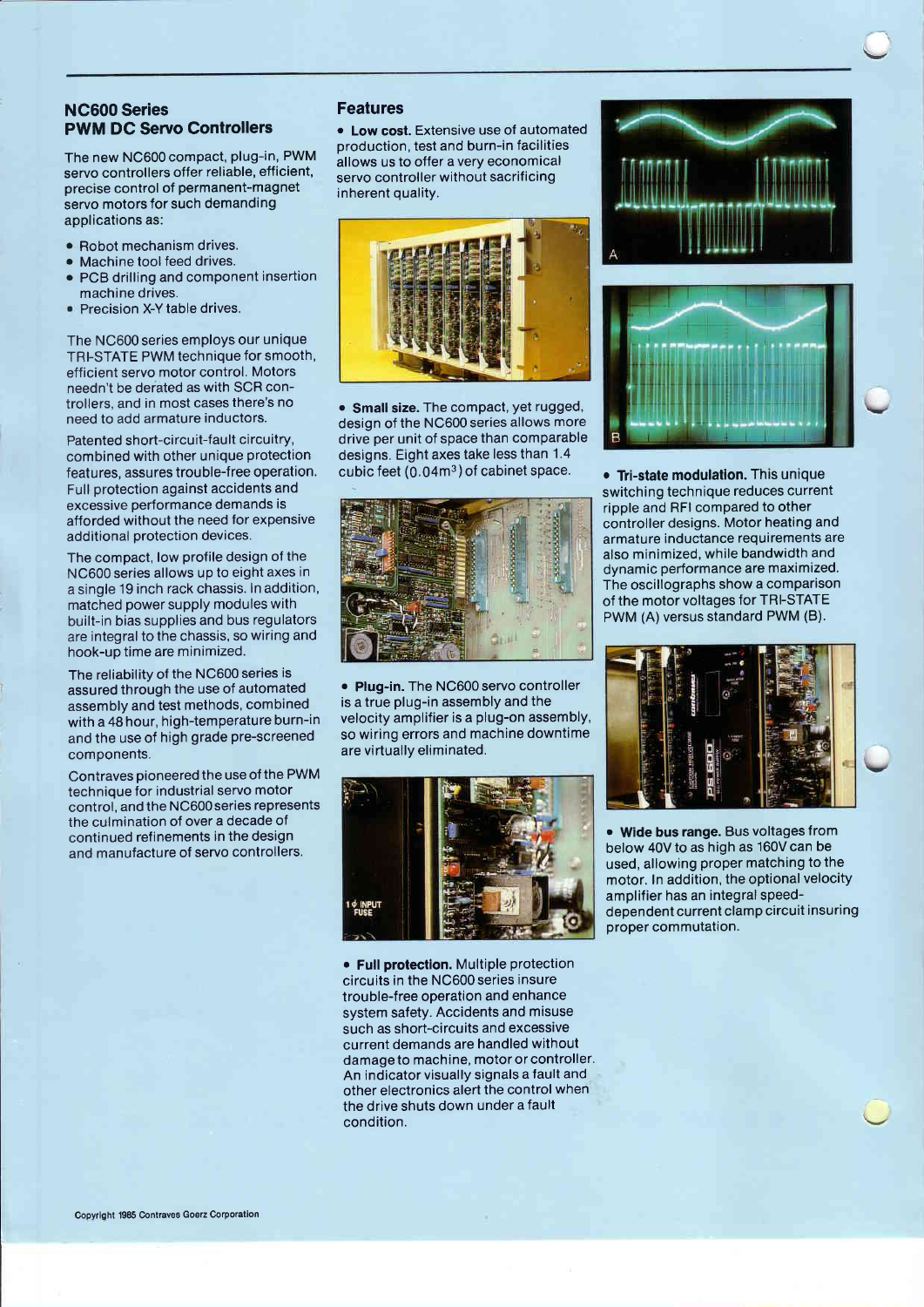



**• Isolated output section. Ohmic** isolation of the output stage and differential signal input stages eliminate cross-talk between axes and ground loop noise disturbances. Ground and shield wiring is simplified.



Ease of use. No adjustments are needed on the basic current amplifier section, and the plug-on velocity amplifier is our proven, easily set-up design with multi-turn, non-interactive adjustments.



. Easy connections. Connections are easily made to the NC600 series mounting chassis. Signal and power terminal blocks are well-marked, including functional descriptions, and mass termination headers are provided as an alternative signal connection means.

### Mounting chassis features:

\-,

- . Up to 6 axes plus power supply in single 19" rugged mounting frame. $\odot$
- o Integral dc power supply with built-in bus regulator supplies up to 5kW continuous power.<sup>2</sup>
- . Multiple, integral cooling fans for conservative operation at high ambient temperatures.@
- o Easily removed securing bar, or optional metal dead-front cover (not shown), for trouble-free operation in high vibration applications.<sup>4</sup>
- . Separate, clearly identified power and signal terminals for ease of hook-up.<sup>6</sup>
- $\bullet$  Alternative versions for 2, 3,4 or 8 axes are available.@